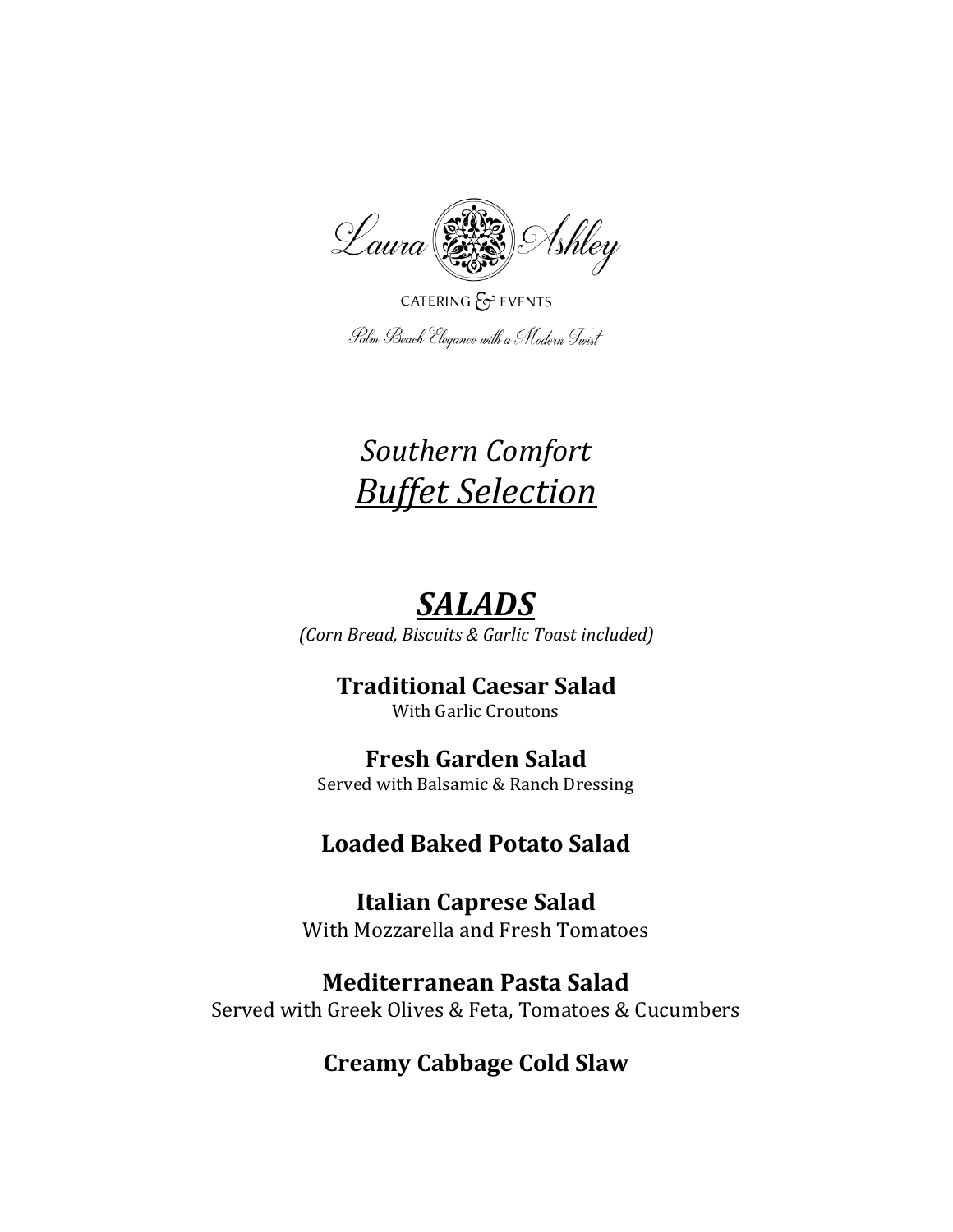## **Entrees**

#### *Chef Carved*  **BBQ Beef Brisket**

*Chef Carved*  **Honey Dijon Glazed Pork Loin** 

#### **Southern Shrimp & Cheddar Grits**

Served with Tomato Scallion Chutney

#### **Bayou Low Country Boil**

Shrimp, Andouille Sausage, Corn & Potatoes

#### **Buttermilk Chicken & Waffles**

Served with Cajun Maple Glaze Sauce

### **Country Style Pulled Pork**

#### **Slow Cooked BBQ Spare Ribs**

(Add \$5.99 Per Guest for Baby Back Ribs)

#### **Grilled BBQ Chicken Breast**

#### **Grandma's Chicken & Dumplings**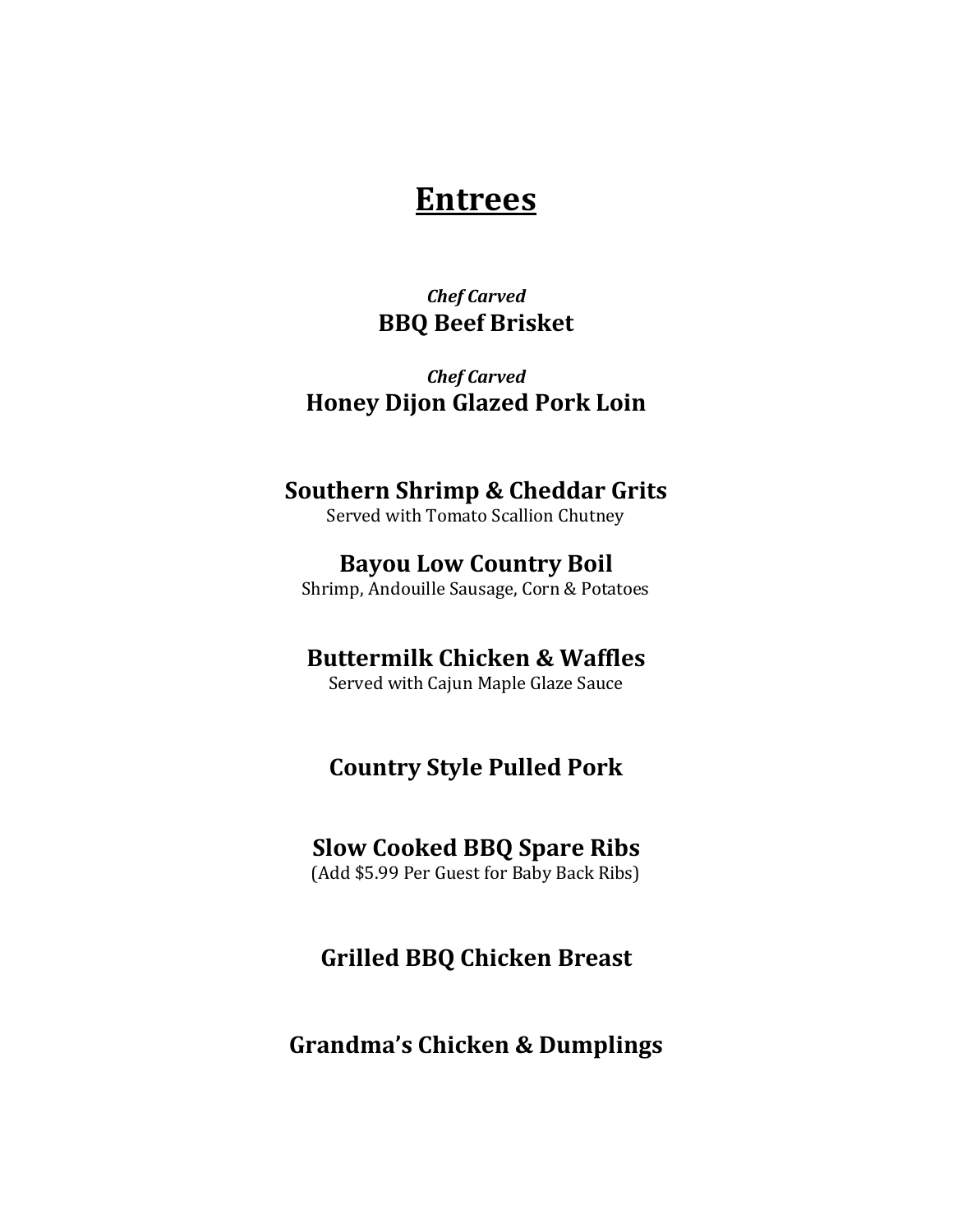# **Side Dishes**

#### **Baked Macaroni & Cheese**

*Garlic Parmesan*  **Roasted Red Skin Potatoes**

#### **Mashed Potato Bar**

*Assorted Toppings: Sour Cream, Cheddar Cheese, Bacon & Scallions* 

#### **Scalloped Potatoes**

#### **Sweet Potato & Pecan Soufflé'**

**Corn on the Cob** Served with Shallot Butter

#### **Fresh Green Bean Casserole**

#### **Maple & Bacon Baked Beans**

**Fried Green Tomatoes**  *Served with Buttermilk Herbed Ranch* 

#### **Creamed Spinach**

#### **Biscuit & Cornbread Stuffing**

#### **Louisiana Slow Cooked Collard Greens**

**Summer Squash Medley**